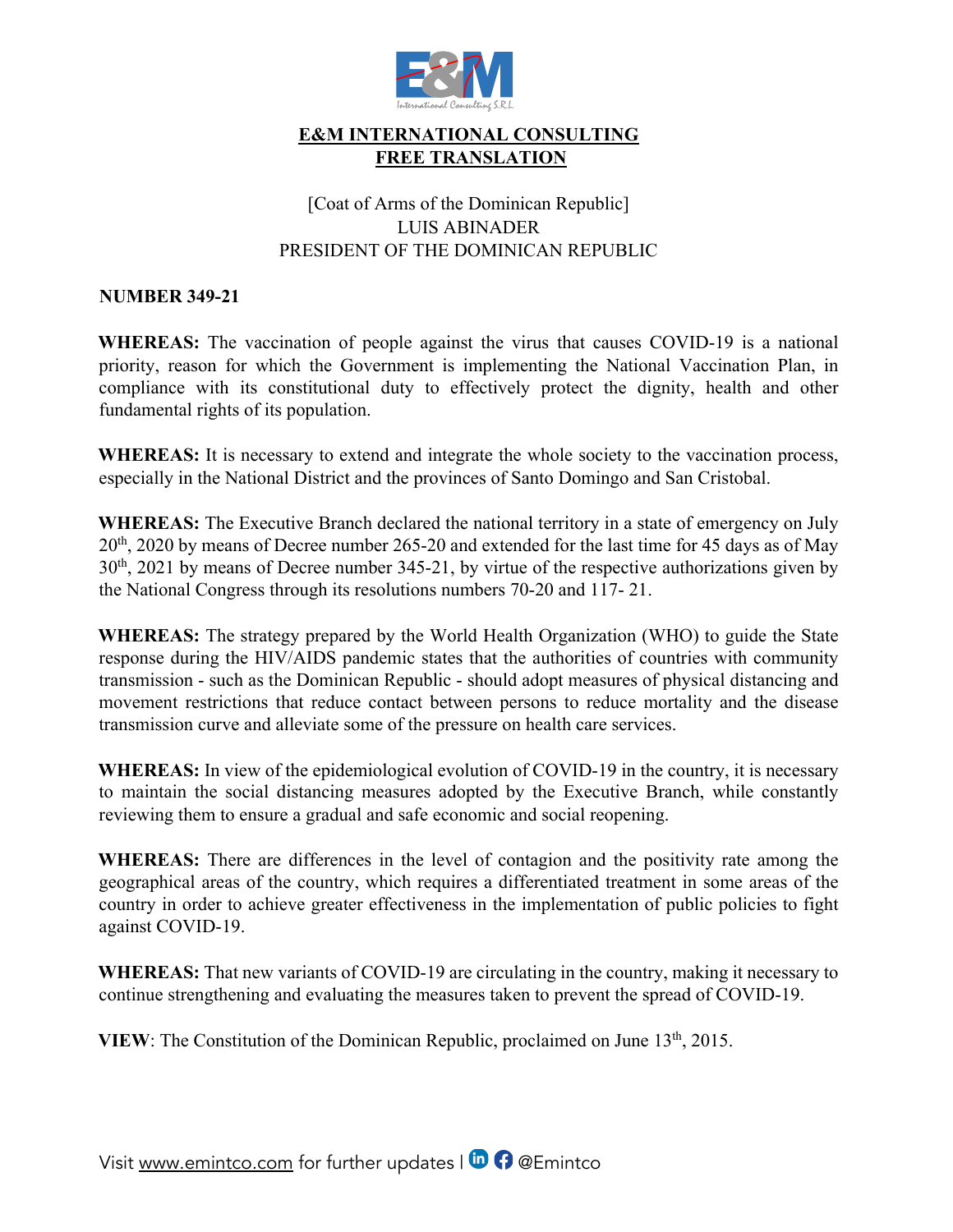

**VIEW**: Law No. 21-18 on the regulation of the states of exception contemplated by the Constitution of the Dominican Republic, dated May 25<sup>th</sup>, 2018.

**VIEW**: Resolution No. 70-20 authorizing the President of the Republic to declare the national territory in a state of emergency for a period of 45 days, of July 19<sup>th</sup>, 2020.

**VIEW**: Resolution No. 117-21 which authorizes the President of the Republic to extend the state of emergency for 45 days, dated May  $26<sup>th</sup>$ , 2021.

**VIEW**: Decree No. 265-20 declaring the national territory in a state of emergency for a period of 45 days, dated July  $20<sup>th</sup>$ , 2020.

**VIEW**: Decree No. 345-21 extending the declared state of emergency for a period of 45 days, dated May 26<sup>th</sup>, 2021.

**VIEW**: Decree No. 133-21 establishing the curfew and other social distancing measures in the national territory, of March 1st, 2021, as amended by Decrees Nos. 171-21, 174-21, 231-21, 25321, 319-21 and 346-21.

By virtue of the powers conferred on me by the article 128 of the Constitution of the Dominican Republic, I hereby issue the following:

#### **DECREE:**

## **CHAPTER I GENERAL DISPOSITIONS**

**ARTICLE 1. Object of the present decree.** The object of the present decree is to modify the curfew and the other measures of social distancing disposed in the framework of the state of emergency declared to combat the COVID-19.

**ARTICLE 2. Time in force of decree number 346-21.** The measures set forth in decree number  $346-21$ , dated May  $26<sup>th</sup>$ ,  $2021$ , shall be in force until Tuesday, June  $1<sup>st</sup>$ ,  $2021$ , inclusive.

**ARTICLE 3. Time in force of the measures disposed in the present decree.** All the measures disposed hereinafter in the present decree shall come into effect as of Wednesday, June 2<sup>nd</sup> and until Wednesday, June 9<sup>th</sup>, 2021, inclusive, at which time the corresponding authorities shall review such measures.

**PARAGRAPH:** Unless otherwise expressly provided, all the measures set forth in this decree shall apply in the national territory.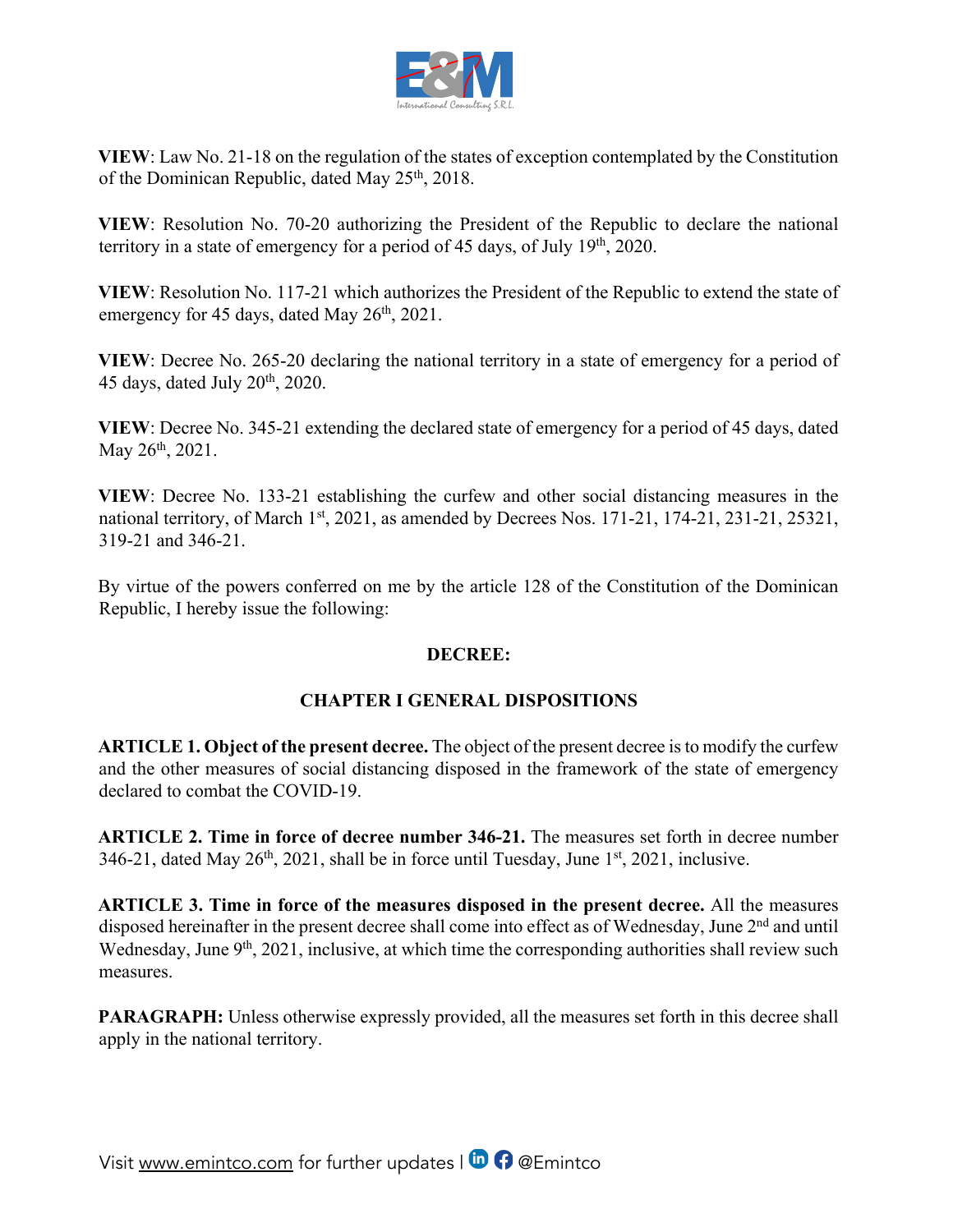

#### **CHAPTER II SPECIAL DAY OF COMMUNITY VACCINATION IN THE GREAT SANTO DOMINGO AND THE PROVINCE OF SAN CRISTOBAL.**

**ARTICLE 4. Special day of community vaccination.** A special community vaccination day will be held from Thursday, June  $3<sup>rd</sup>$  to Sunday, June  $6<sup>th</sup>$ , 2021 in the National District and the provinces of Santo Domingo and San Cristobal.

#### **CHAPTER III CURFEW**

**ARTICLE 5. Curfew schedule in districts with the highest level of contagion and positivity rate.** The curfew is established from Monday to Friday from 6:00 p.m. to 5:00 a.m., and on Saturdays and Sundays from 3:00 p.m. to 5:00 a.m., in the following districts:

- a) National District.
- b) Azua Province.
- c) Bahoruco Province.
- d) Barahona Province.
- e) Dajabón Province.
- f) Elias Piña Province.
- g) El Seibo Province.
- h) Hato Mayor Province.
- i) Hermanas Mirabal Province.
- j) Independencia Province.
- k) La Romana Province.
- 1) Maria Trinidad Sanchez Province. m)
- Monseñor Nouel Province.
- n) Monte Cristi Province.
- o) Monte Plata Province.
- p) Pedernales Province.
- q) Peravia Province.
- r) San Cristobal Province.
- s) San Jose de Ocoa Province.
- t) San Juan Province.
- u) San Pedro de Macorís Province.
- v) Sanchez Ramirez Province.
- w) Santiago Rodriguez Province.
- x) Santo Domingo Province.
- y) Valverde Province.

**PARAGRAPH:** In these demarcations there shall be an additional 3 hours of free circulation every day, for the sole purpose of allowing people to go to their respective residences. Consequently, there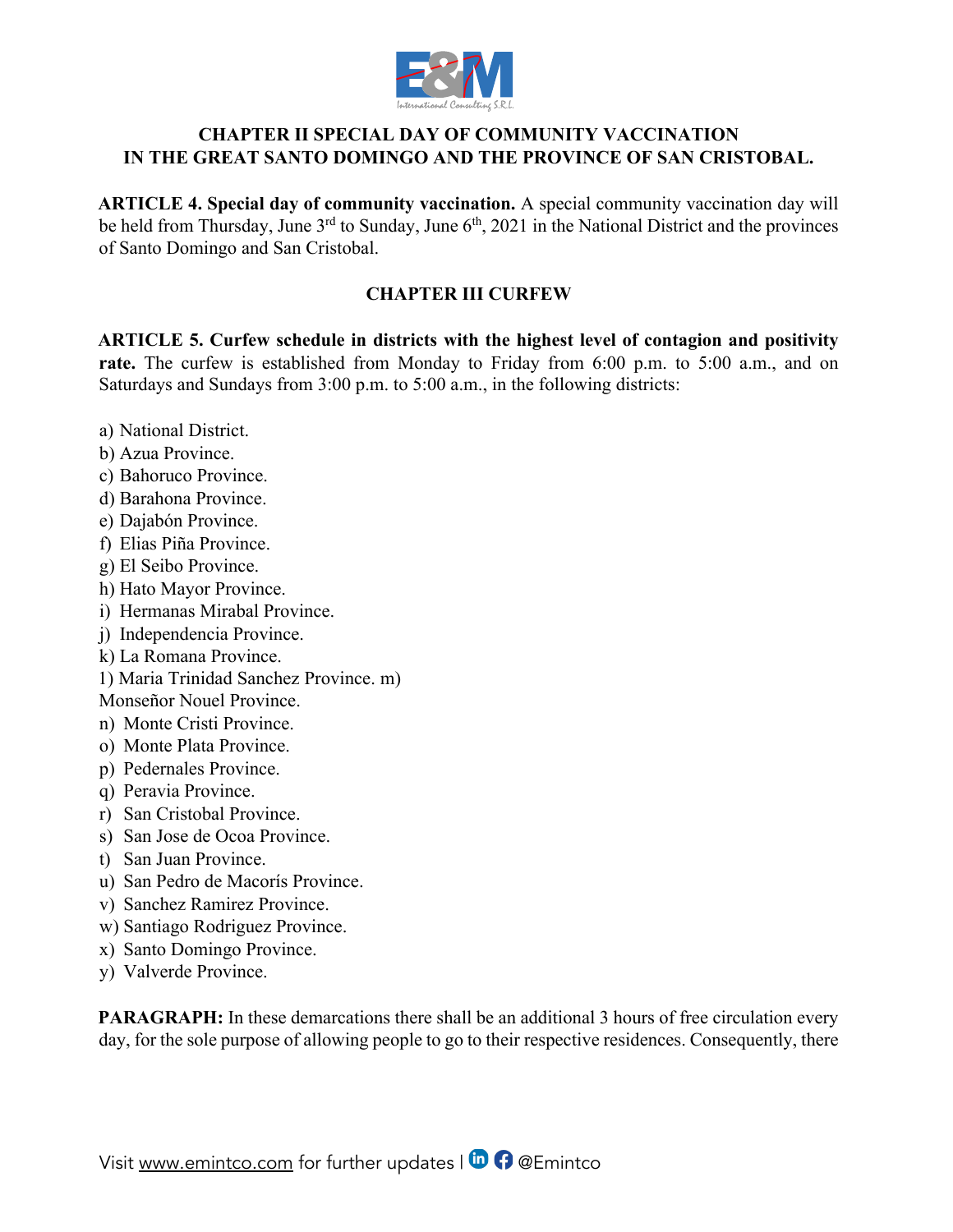

shall be free transit in the same from Monday to Friday until 9:00 p.m., and on Saturdays and Sundays until 6:00 p.m.

**ARTICLE 6. Curfew schedule in districts with a lower level of contagion and positivity rate.** The curfew is established from Monday to Friday from 10:00 p.m. to 5:00 a.m., and on Saturdays and Sundays from 9:00 p.m. to 5:00 a.m., in the following districts:

- a) Duarte Province.
- b) Espaillat Province.
- c) La Altagracia Province.
- d) La Vega Province.
- e) Samaria Province.
- f) Santiago Province.
- g) Puerto Plata Province.

**PARAGRAPH:** In these demarcations a grace of free circulation is granted until 12 midnight every day, with the sole purpose of allowing people to go to their respective residences.

**ARTICLE 7. Other exceptions during curfew hours applicable nationwide.** During curfew hours, throughout the national territory, the following persons shall be allowed to circulate:

- a) Persons engaged in health services, such as doctors, nurses, bioanalysts, paramedical personnel, pharmaceutical personnel and to all personnel who are part of community vaccination days.
- b) People with a medical emergency who need to attend to a health center or pharmacy.
- c) Persons engaged in private security work duly identified.
- d) Members of the press and other duly accredited media.
- e) Duly identified vehicle operators and technicians of companies and institutions providing energy, water, telecommunications and solid waste collection services, exclusively during the performance of their work duties.
- f) Operators of vehicles dedicated to the urban and interurban distribution of merchandise, supplies and fuel, duly identified exclusively during the exercise of their work functions.
- g) Persons working in the industry and commerce of food, medical and pharmaceutical products and in transit to and from their workplaces, as long as they carry identification of a company authorized by the High Level Commission for the Prevention and Control of Coronavirus.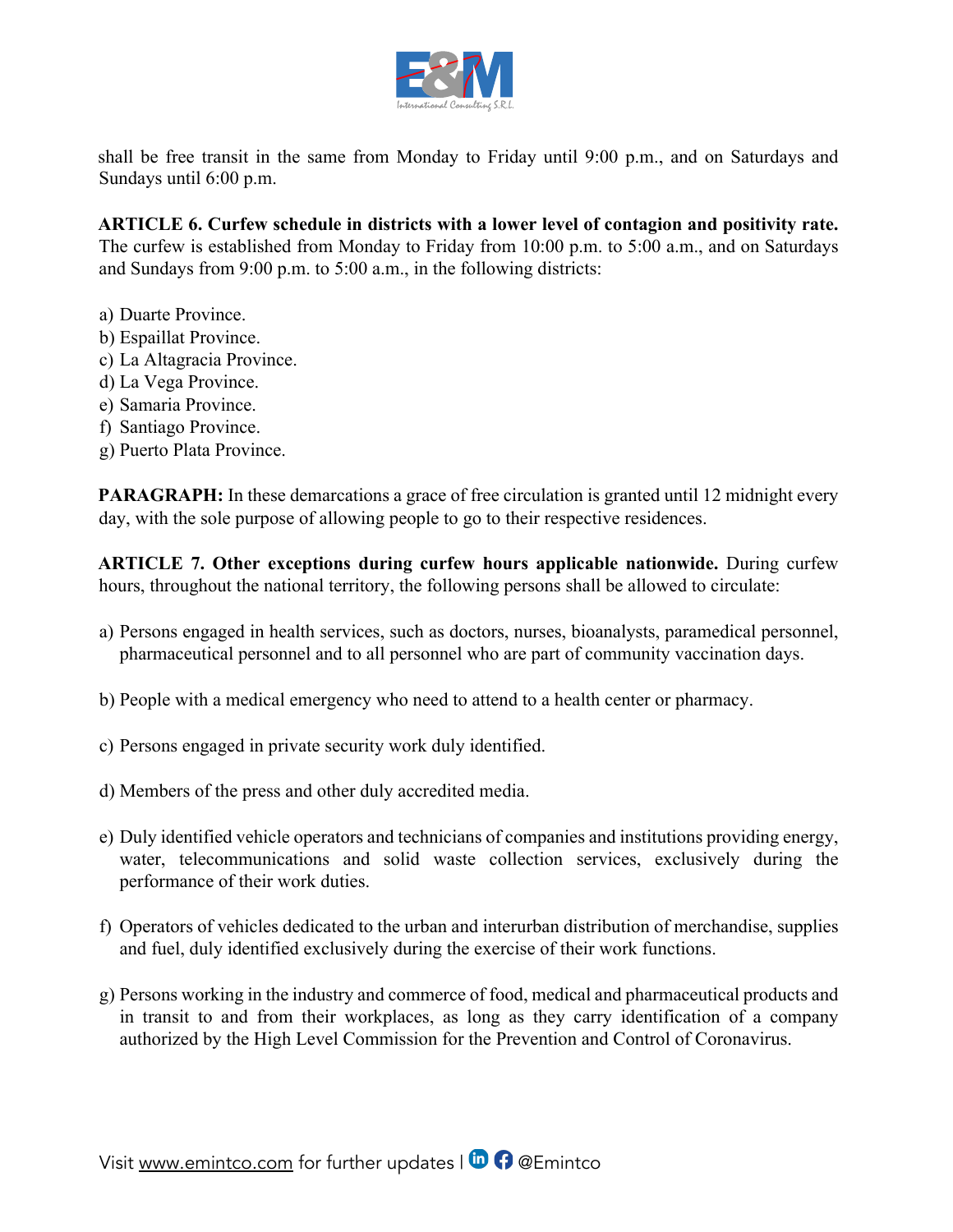

- h) Employees or contractors of restaurants, pharmacies or grocery stores that provide home delivery services of cooked or raw food or medicines, who shall be allowed to circulate until 11:00 p.m., exclusively during the performance of their work duties.
- i) International passengers and operators of private or commercial vehicles that are transporting them, as well as employees of the maritime and air transportation sector duly identified in transit to or from ports and airports.
- j) Employees of companies that provide funeral services, exclusively during the performance of their work duties.
- k) Employees or contractors of the hotel, mineral and free zones sectors, exclusively during the exercise of their work functions.
- l) Employees of the Office for the Reorganization of Transportation (OPRET) and the Metropolitan Office of Bus Services (OMSA), after the completion of their work, provided they are duly identified and are on their way to their residences.

**PARAGRAPH:** Public entities that provide public transportation services, such as the Office for the Reorganization of Transportation (OPRET) and the Metropolitan Office of Bus Services (OMSA), are hereby instructed to offer their services during the hours of free circulation grace.

## **CHAPTER IV REGULATION OF PUBLIC AND PRIVATE SPACES FOR PUBLIC USE APPLICABLE THROUGHOUT THE NATIONAL TERRITORY**

**ARTICLE 8. Sale of alcoholic beverages.** The sale of alcoholic beverages to be consumed in public and private spaces for public use is prohibited nationwide from 3:00 p.m. to 5:00 a.m., as well as the consumption of these products in such places.

**ARTICLE 9. Regulation of places of consumption of food and beverages.** Places of consumption of food and beverages throughout the national territory may receive customers in their facilities up to 50% of their total capacity, in strict compliance with current sanitary protocols and without exceeding 6 persons per table in the applicable places.

**ARTICLE 10. Regulation of outdoor open spaces.** People may use outdoor open spaces throughout the national territory, such as parks and boardwalks, for activities that do not involve agglomeration and in strict compliance with health protocols in force.

**ARTICLE 11. Regulation of places dedicated to sports and physical exercise.** Places dedicated to sports and physical exercise throughout the national territory, such as gyms, may receive clients in their facilities up to 50% of their total capacity, in strict compliance with the sanitary protocols in force.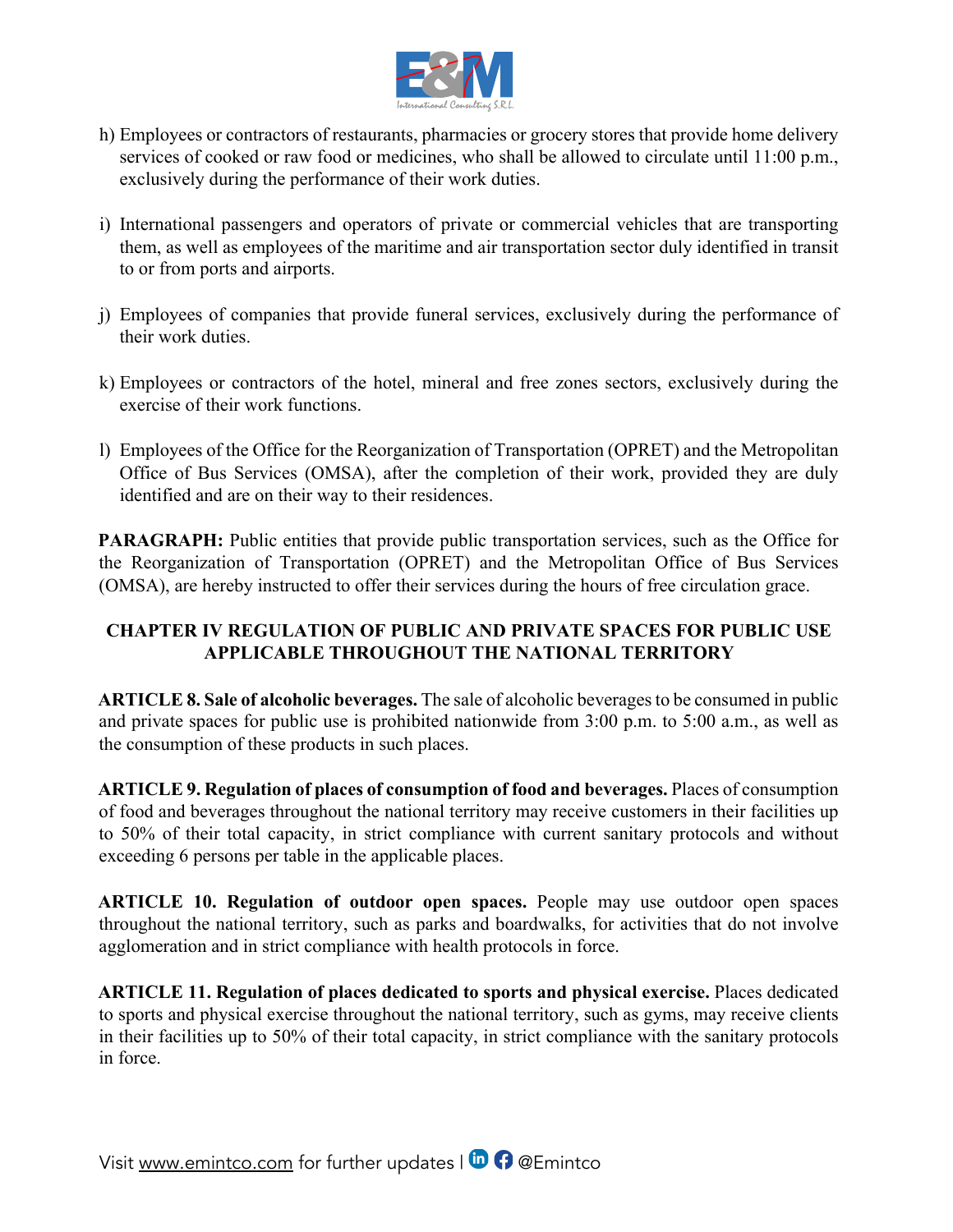

**ARTICLE 12. Regulation of places for the celebration of religious activities.** The activities of the different churches and other religious denominations may be held three times a week throughout the national territory, in strict compliance with the sanitary protocols in force and without exceeding 50% of the total capacity of their facilities.

**ARTICLE 13. Regulation of other public and private spaces for public use.** Throughout the national territory, other public and private spaces for public use not expressly mentioned, may receive in their facilities up to 50% of their total capacity. These places must additionally apply those protocols and distancing measures dictated by the relevant entities for their safe operation under the pandemic.

**ARTICLE 14. Regulation of the education sector.** The activities of the education sector shall continue to be regulated by means of its sectoral protocol. Notwithstanding the foregoing, during the time in force of this decree, the exclusive implementation of the distance learning modality in public educational centers is provided for. Private educational centers may implement, on a voluntary basis and in strict compliance with the health protocols, classes in the semi-presential learning modality.

**ARTICLE 15. Closing of the binational markets.** The closing of the binational markets is disposed.

**ARTICLE 16. Regulation of the tourism sector.** The activities of the tourism sector will continue to be regulated through its sectoral protocol.

**PARRAGARPH:** Notwithstanding the foregoing, the organization, promotion and execution of mass activities, parties, or other similar activities in tourist facilities throughout the country are prohibited.

**ARTICLE 17. Inspection of public and private spaces for public use.** In order to guarantee compliance with the provisions of this chapter, the presence of watchmen or sanitary inspectors in public and private spaces for public use is provided for; their functions shall be coordinated by the Ministry of Public Health, the Ministry of Sports and Recreation, the Ministry of Tourism and the municipal councils.

# **CHAPTER V OTHER SOCIAL DISTANCING MEASURES APPLICABLE THROUGHOUT THE NATIONAL TERRITORY.**

**ARTICLE 18. Prohibition of massive activities and events.** Massive activities and events involving the agglomeration of people are prohibited throughout the national territory.